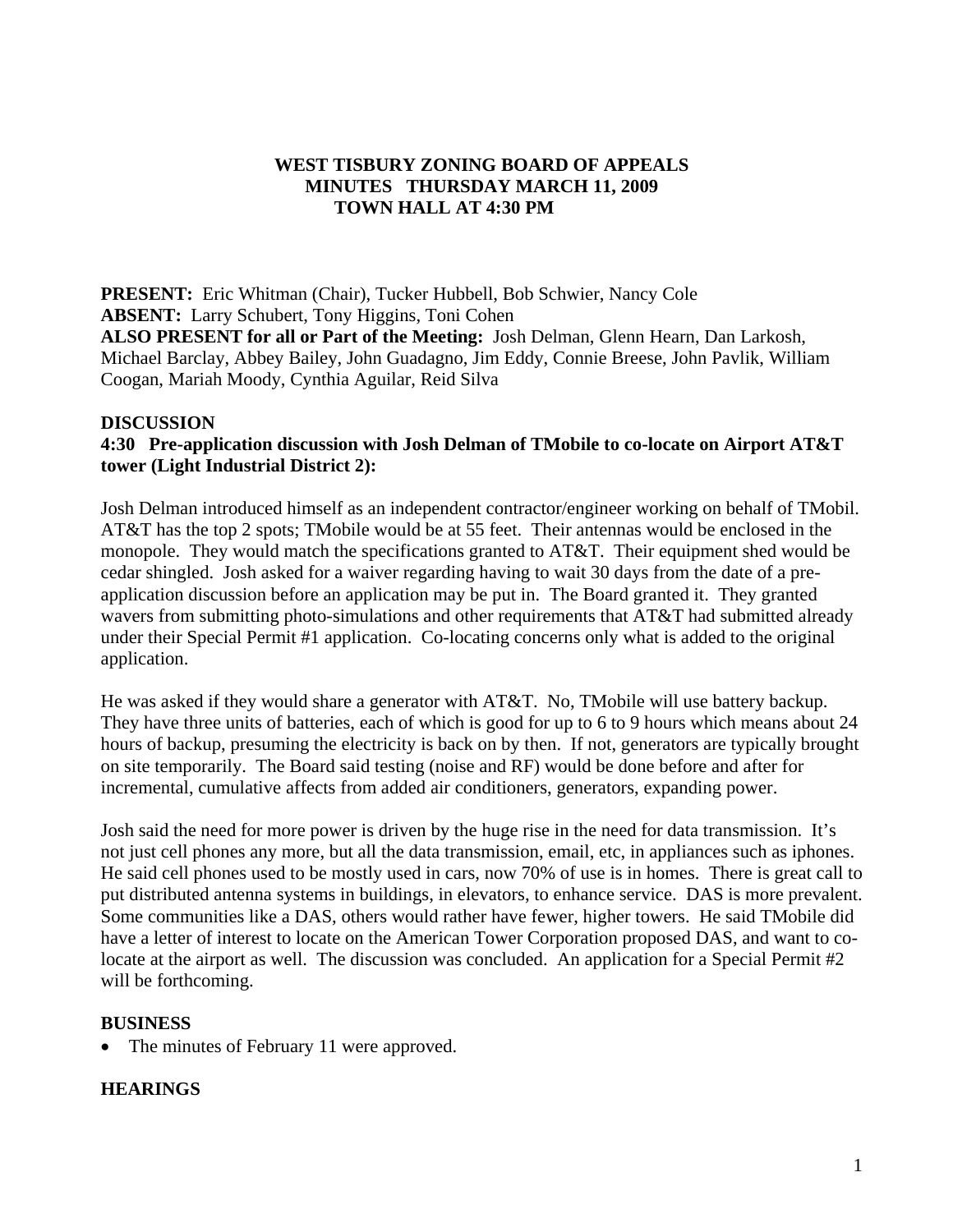**5:20 PM An application by Michael Barclay on behalf of James and Amanda Moffat** for a Special Permit for a 20' by 50' in-ground pool with associated 520 sq ft pool house, fence and equipment. Sects. 3.1-1, 8.5-4 of Zoning Bylaw; 90 Tisbury Lane West; Map 23 Lot 6; 9.2 ac.; RU Dist. *No Correspondence* 

The Board looked at the following submitted by architect Michael Barclay: 1) Moffat Site Plan, February 18, 2010; 2) Moffat Pool and Pool House Feb 18, 2010; 3) Moffat Pool and Pool House, Site Sections Feb 18, 2010; 4) Pool House Plan, Elevations and Sections Feb 18, 2010; 5) Plan of Land overlaid on Aerial Photo, February 16, 2010. Michael stated that there would be only lights in the pool and perhaps down-lighting for safety. No lights in the pool house or floods of any kind. The fence is designed to meet building code. The pool equipment will be out of view. It and the pool make setbacks. The pool was granted a special permit unanimously, with the usual conditions specific to pools.

**5:40 PM An application by Reid Silva on behalf of Big Sky Tents** for a Special Permit for a 9,600 sq ft structure for the business use of renting equipment for weddings, parties and other functions. Sects. 3.1-1 and 9.2-2 of the Zoning Bylaw; 90 Dr Fisher Rd; Map 21 Lot 12; 1 ac.; Light Industrial District. Must be referred to MVC. *Correspondence so far: 1) Abutter William Coogan; 2) Constance Breese and John Pavlik; 3) Atty Ron Rappaport. On file in ZBA office* 

Correspondence was read. Constance Breese and John Pavlik, who live on Pine Hill Road down the street from the lot in question, and abutter William Coogan wrote of many concerns regarding the project. Connie and John also wrote that the subdivision of the 3 acre Williams lot into 3 lots should have gone to the MV Commission when the Planning Board were hearing it. Atty Rappaport commented on a question put forth to him regarding a possible error in the zoning bylaw regarding setbacks in this district. The Board looked at the site plan and statement submitted by the applicant previously, and at a rough building floor plan of interior space use submitted that night. Reid Silva opened by saying he hoped the Board and the abutters wouldn't confuse what his client wants to do with what the owner of the parcel, Peter Williams, has done on the lot previously.

The building would be 80' by 120' and 33' high. They would shingle the 2 sides that face Pine Hill and Dr Fisher Road. Applicant Jim Eddy estimated there would be about 20 trips a day in and out, mostly in the AM. Reid Silva described the proposed business use as light industrial, storage, seasonal and relatively light in activity in relation to other possible light industrial uses. It's not a night time business, either. But rather, morning, afternoon, early evening. Big Sky Tents is located at the Airport now.

The company uses 4 to 5 box trucks; there are 14-15 employees. They provide, and store, all manner of things needed for events: lighting, electricity (?) tents, floors, dance floors, tables, chairs, umbrellas, table settings, etc, and this dictates why they need a large building. Reid described the proposed building and use as a much less industrial and adverse site than such as the neighboring Keene excavation, full of loaders, excavators and dump trucks, other equipment and towering piles of fill and mulch. Jim Eddy plans to purchase it, not lease, if he gets permitting.

Jim said they would not be bringing trash from an event back to the site. As for cleaning, that will continue to be done at the leased property at the airport. He plans to keep on at the airport. Tents are spot cleaned on site and sent off island for big cleanings. Dishes and equipment will be washed at the airport building. The trucks will be parked on the east lot line. The loading dock would be at the east end of the building. There will be one drive. The floor of the building will be at the height of the trucks for loading. The area would be graded down. They will do screening. Height was discussed. Four pitch, so the the building is high. Twelve foot door. The eaves break at 23'. The peak at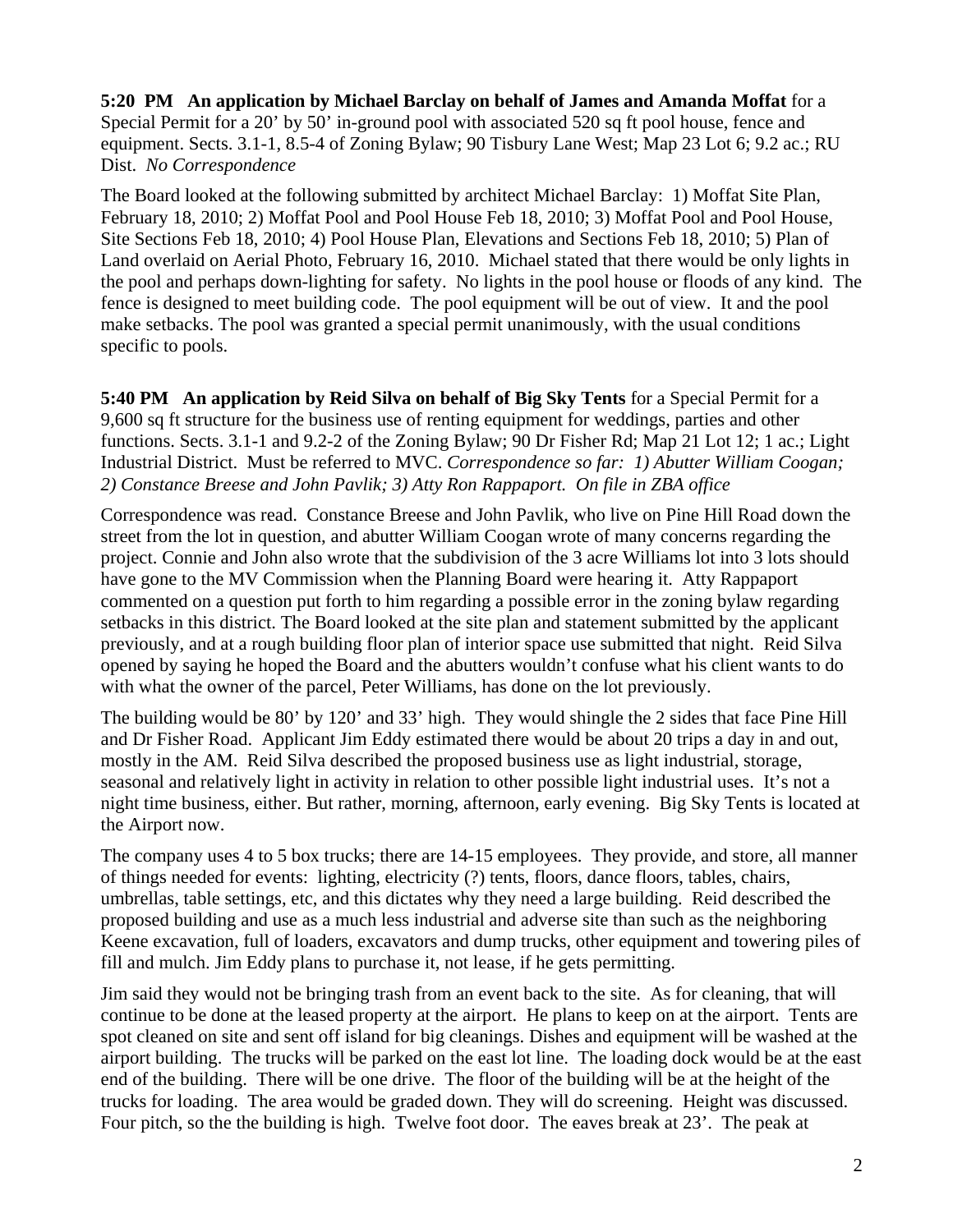33'…10' of rise. A 3' panel of opaque fiberglass. Eric asked why so high? Jim said things are stored vertically; since the building is one floor, the extra headroom is for growth, storage.

Jim said the business starts in May and is done by the end of October. Five months of activity; probably busier on weekends. They start at 8 AM. They do not use diesel trucks. They don't do late night breakdowns. Eric asked if the building was trussed? Reid said, more like an arena, not a long truss. Eric said, I'm still hung up on the height; figuring how to make it shorter. He suggested the doors be 10' instead of 12'. At this point Reid said it was good to have this meeting with the town; that Jim Eddy wants to have his business approved of by the town and neighborhood. They will work on getting the building lower. Asked for elevations of the building, Reid said they don't have them at this stage, as they are waiting for a consensus on the project before they develop them.

Eric asked abutter Dan Larkosh if he'd like to speak. Dan produced Plan B. Dan said he was the closest neighbor and has no objection to the project or the height. He said the biggest objection to living next to a light industrial use is not visual, but rather sound. For example he can feel the vibrations coming from the Bizarro lot. (next to proposed Big Sky lot). He does take exception to the location of the drive as it's on property he just purchased. He'd propose an access on the John Keene side of the lot, (he'd give an easement), and put the building on the east side of the lot, next to Pine hill Road and a residential lot.

He said that the zoning bylaw is clear and unambiguous on the point of setbacks in the Light Industrial District. He bought his lot on that interpretation, that only the rear of an industrial lot next to residential lot has to has a setback of 100'. The front of this lot, according to the bylaw, would be on Pine Hill Road. He suggested that the entry be changed to one off Dr. Fisher Rd, and put the building 20' from Pine Hill Road. Monte Bizarro has said he would use a Dr Fisher Rd entryway. This would save Pine Hill Road from traffic from Big Sky and Bizarro. The building would serve as a buffer zone from noise and activity on the industrial lots. A literal interpretation of the present setback requirements would result in a plan to screen commercial activity from the neighbors; the large building and Keene's mountainous piles would block sound.

Pine Hill Road resident Connie Breese said you cannot screen a building that big. Dan said, it is out of scale, but would still be more consistent with residences than say a parking lot. Abutter Bill Coogan looked at the new configurations and said it worked well with him. However, he didn't want a 28' high metal wall facing his lot (his property is next to the Bizarro lot). He would want that wall shingled as well. He would want conditions also that would limit hours and no diesel trucks. The night sky is beautiful at his place; he wants to protect this from light pollution. Tucker spoke of insurers demanding lights on, and mentioned Cronig's had compromised to keep lights down. Jim Eddy said he would not need lights at night. Bill Coogan wanted restrictions on water use. He was reassured that the Board of Health regulated and permitted that.

Back to the size of the building, Eric said that Mr. Kenney's barn and enclosed riding ring, that Eric built, is 80' by 200'. It has 4 dormers and does not look industrial; perhaps the Eddys could make their building look more like a barn. Connie Breese objected to the size. There's nothing out there in that neighborhood she said and that's how they like it. Eric suggested she go take a look at the Kenney barn. She said that there had been no notification of the plan to make the old Norton (now Williams) property wholly light industrial (it had previously been part residential and part industrial). She and her husband bought their property in 2005. She said she had been talking to the Fielders who own the land along Pine hill Road that faces the 3 industrial lots. They had not been notified about a zoning change; Mr. Norton had not been notified. She said there had been no maps available when they bought their land and that no one could find any evidence that the industrial district line had